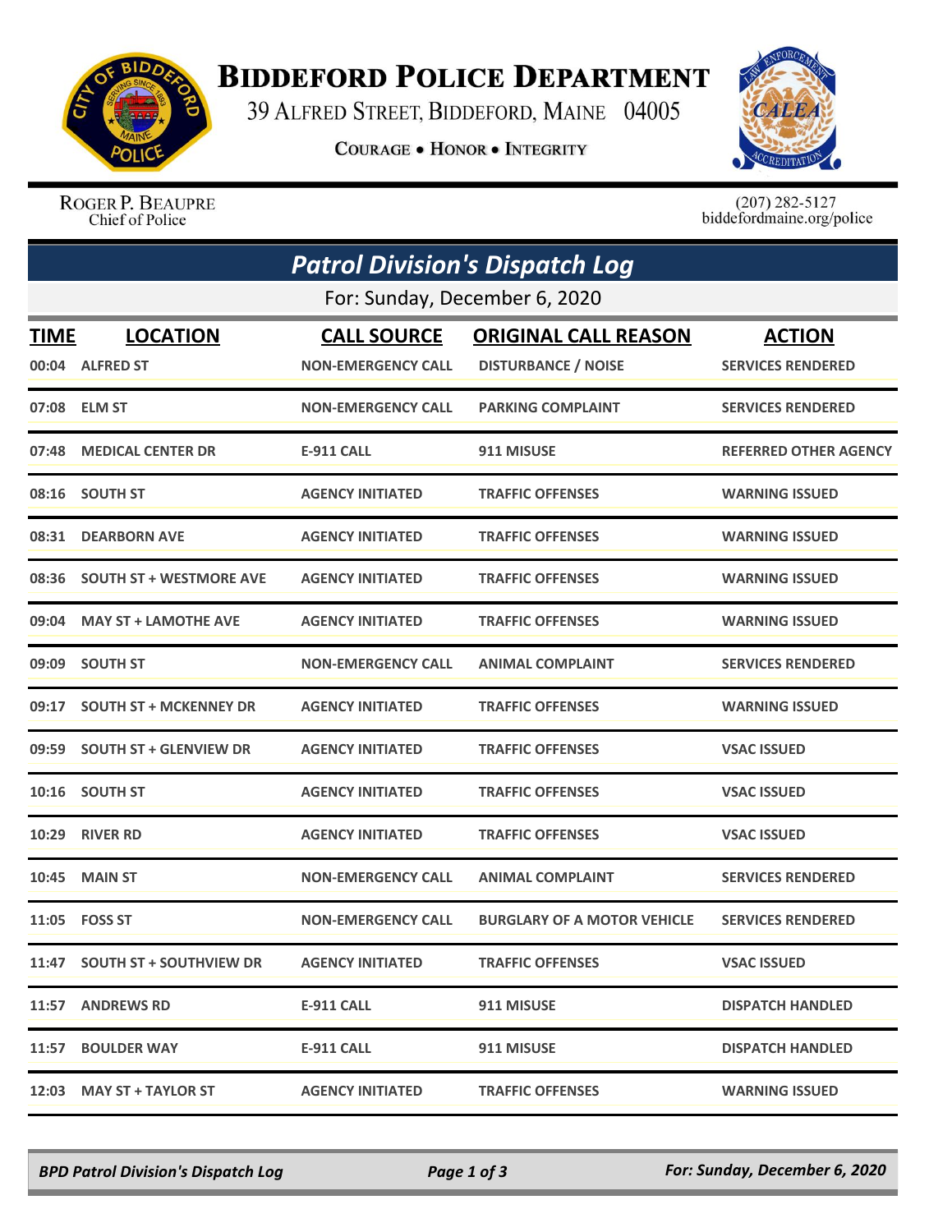| <b>TIME</b> | <b>LOCATION</b>                                                                                                                                                                                        | <b>CALL SOURCE</b>        | <b>ORIGINAL CALL REASON</b>               | <b>ACTION</b>             |  |  |
|-------------|--------------------------------------------------------------------------------------------------------------------------------------------------------------------------------------------------------|---------------------------|-------------------------------------------|---------------------------|--|--|
|             | 12:11 ALFRED ST                                                                                                                                                                                        | <b>NON-EMERGENCY CALL</b> | <b>DISTURBANCE / NOISE</b>                | <b>SERVICES RENDERED</b>  |  |  |
|             | 12:12 WENTWORTH ST                                                                                                                                                                                     | <b>NON-EMERGENCY CALL</b> | <b>MENTAL ILLNESS CASES</b>               | <b>DISPATCH HANDLED</b>   |  |  |
|             | 12:13 MAY ST + AMHERST ST                                                                                                                                                                              | <b>AGENCY INITIATED</b>   | <b>TRAFFIC OFFENSES</b>                   | <b>VSAC ISSUED</b>        |  |  |
| 12:20       | <b>SUMMER ST</b>                                                                                                                                                                                       | <b>NON-EMERGENCY CALL</b> | <b>DISTURBANCE / NOISE</b>                | <b>UNFOUNDED</b>          |  |  |
|             | 12:33 MARINER WAY                                                                                                                                                                                      | <b>E-911 CALL</b>         | 911 MISUSE                                | <b>SERVICES RENDERED</b>  |  |  |
|             | 12:47 SUMMER ST                                                                                                                                                                                        | <b>NON-EMERGENCY CALL</b> | <b>HARASSMENT</b>                         | <b>SERVICES RENDERED</b>  |  |  |
|             | 13:15 ALFRED ST + BIDDEFORD GATEW E-911 CALL                                                                                                                                                           |                           | <b>OPERATING UNDER INFLUENCE</b>          | <b>ARREST(S) MADE</b>     |  |  |
|             | OFFENDER: ROGER P REMILLARD  AGE: 42  RESIDENT OF: BIDDEFORD, ME<br><b>CHARGE: VIOLATING CONDITION OF RELEASE</b><br>CHARGE: OPERATING WHILE LICENSE SUSPENDED OR REVOKED-OUI<br>CHARGE: OUI (ALCOHOL) |                           |                                           |                           |  |  |
|             | 14:30 PETER POND LN                                                                                                                                                                                    | <b>E-911 CALL</b>         | ATTEMPTED/THREATENED SUICIDE REPORT TAKEN |                           |  |  |
|             | 15:06 ALFRED ST                                                                                                                                                                                        | <b>WALK-IN AT STATION</b> | ATTEMPTED/THREATENED SUICIDE REPORT TAKEN |                           |  |  |
|             | 15:30 ALFRED ST                                                                                                                                                                                        | <b>OTHER</b>              | <b>RADIO PROBLEM</b>                      | <b>SERVICES RENDERED</b>  |  |  |
|             | 15:51 POOL ST                                                                                                                                                                                          | <b>E-911 CALL</b>         | 911 MISUSE                                | <b>DISPATCH HANDLED</b>   |  |  |
| 16:17       | <b>ALFRED ST + MYRTLE ST</b>                                                                                                                                                                           | <b>AGENCY INITIATED</b>   | <b>TRAFFIC OFFENSES</b>                   | <b>VSAC ISSUED</b>        |  |  |
|             | 16:37 ALFRED ST                                                                                                                                                                                        | <b>NON-EMERGENCY CALL</b> | <b>ARTICLES LOST/FOUND</b>                | <b>SERVICES RENDERED</b>  |  |  |
|             | 16:41 ALFRED ST + BOULDER WAY                                                                                                                                                                          | <b>NON-EMERGENCY CALL</b> | <b>WEAPONS</b>                            | <b>REPORT TAKEN</b>       |  |  |
|             | 17:15 ELM ST                                                                                                                                                                                           | <b>AGENCY INITIATED</b>   | <b>TRAFFIC OFFENSES</b>                   | <b>WARNING ISSUED</b>     |  |  |
|             | 17:51 ALFRED ST                                                                                                                                                                                        | <b>NON-EMERGENCY CALL</b> | <b>ASSIST OTHER AGENCY</b>                | <b>SERVICES RENDERED</b>  |  |  |
|             | 18:07 CUTTS ST                                                                                                                                                                                         | <b>NON-EMERGENCY CALL</b> | <b>ANIMAL COMPLAINT</b>                   | <b>NO ACTION REQUIRED</b> |  |  |
|             | 18:13 BACON ST                                                                                                                                                                                         | <b>NON-EMERGENCY CALL</b> | <b>DOMESTIC COMPLAINTS</b>                | <b>REPORT TAKEN</b>       |  |  |
|             | 18:22 ALFRED ST                                                                                                                                                                                        | <b>E-911 CALL</b>         | 911 MISUSE                                | <b>NEGATIVE CONTACT</b>   |  |  |
|             | 18:49 HILL ST                                                                                                                                                                                          | <b>E-911 CALL</b>         | 911 MISUSE                                | <b>DISPATCH HANDLED</b>   |  |  |
|             | 19:21 ALFRED ST                                                                                                                                                                                        | <b>AGENCY INITIATED</b>   | <b>ASSIST OTHER AGENCY</b>                | <b>SERVICES RENDERED</b>  |  |  |
|             | 19:43 POOL ST + GEORGE ST                                                                                                                                                                              | <b>NON-EMERGENCY CALL</b> | <b>DRINKING IN PUBLIC</b>                 | <b>GONE ON ARRIVAL</b>    |  |  |
|             | 20:22 ALFRED ST + EDWARDS AVE                                                                                                                                                                          | <b>AGENCY INITIATED</b>   | <b>TRAFFIC OFFENSES</b>                   | <b>WARNING ISSUED</b>     |  |  |

*BPD Patrol Division's Dispatch Log Page 2 of 3 For: Sunday, December 6, 2020*